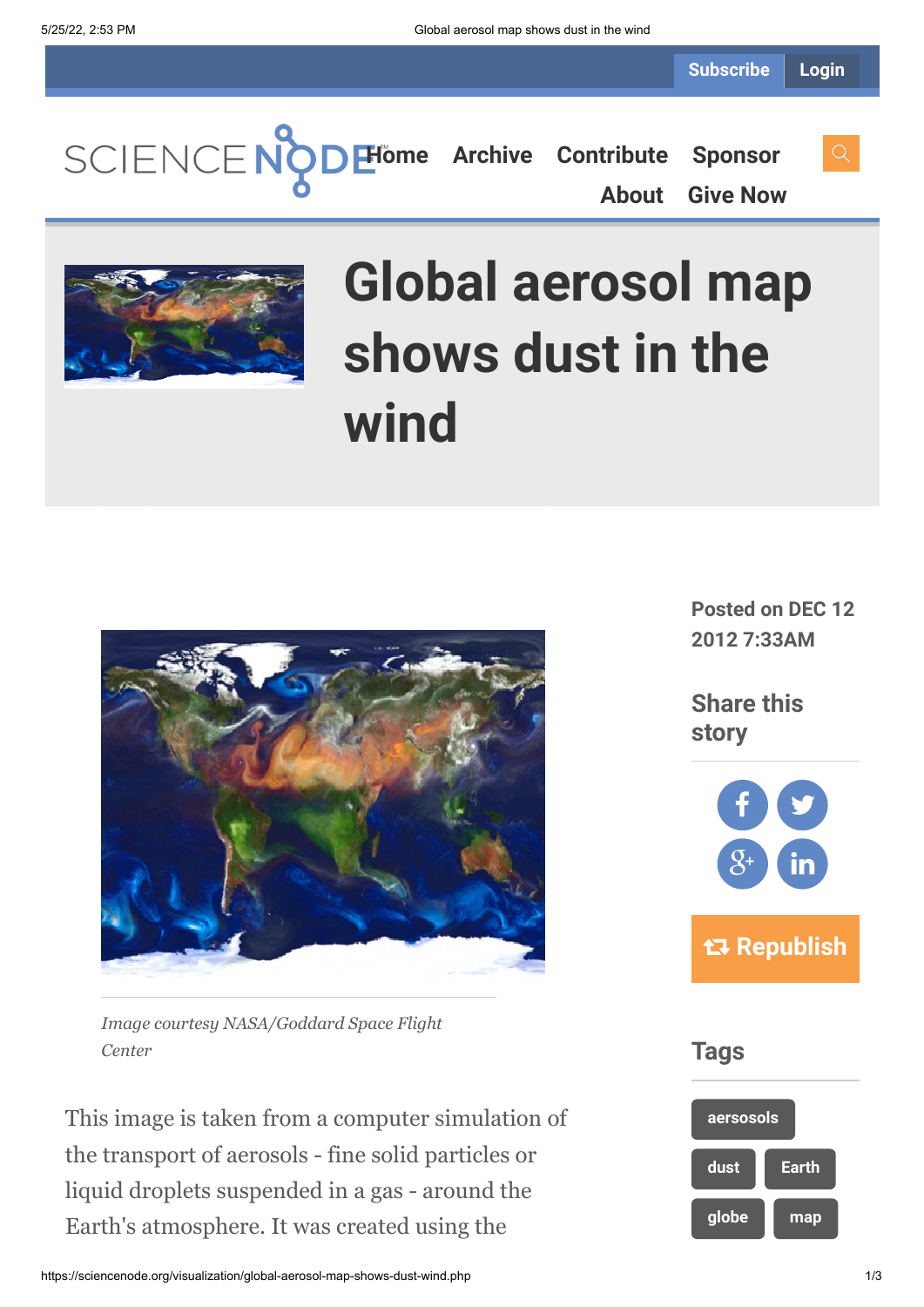[Goddard Earth Observing System Model](http://gmao.gsfc.nasa.gov/systems/geos5/), run on [NASA's Discover supercomputer](http://www.hec.nasa.gov/news/gallery_images/discover.html), located at the [Goddard Space Flight Center](http://www.nasa.gov/centers/goddard/home/index.html) in Greenbelt, Maryland.

The orange band across the center of the image shows sand blown from the Saharan and Arabian deserts. The pale blue swirls show sea salt swirling around cyclones and the green 'smoke' represents black carbon and organic carbon spewed out by extensive fires across Africa and southeast Australia. Sulphate particles, produced by both industry and volcanic eruptions, can also be seen in the image in white.

You can watch a video of this simulation on the [NASA Visualization Explorer Website](http://svs.gsfc.nasa.gov/vis/a010000/a010900/a010977/aerosols-540-MASTER_high.mp4).

*- Andrew Purcell*